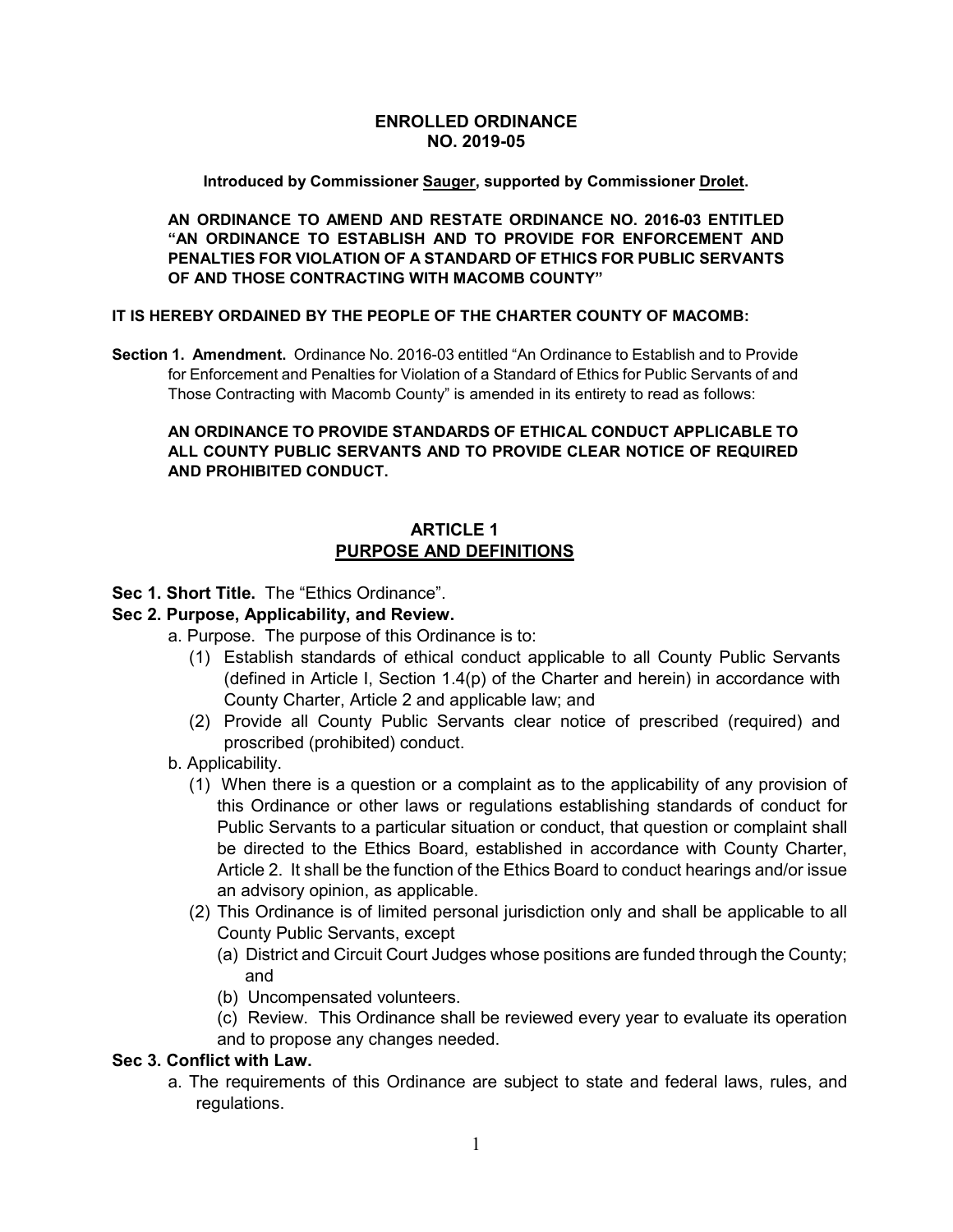- b. Preemption. To the extent state or federal law expressly preempts local government legislative action or executive rule and/or policy making authority with regard to specified issues, any conflict between this Ordinance and state or federal law shall be resolved in favor of state or federal law.
- c. More Restrictive Standard. To the extent this ordinance imposes a more restrictive or higher standard of conduct than is imposed by analogous state or federal law, any conflict between this Ordinance and state or federal law shall be resolved in favor of this Ordinance, unless state or federal law make it illegal for the higher standard of conduct in this Ordinance to apply.
- d. Individual Statutory and Constitutional Rights. This Ordinance shall not be applied in any manner which restricts or otherwise limits individual rights accorded by state or federal statutes or constitutions.
- e. This Ordinance shall not be construed as modifying the provisions of the Contracts of Public Servants with Public Entities Act, MCL 15.321-15.330.
- f. This Ordinance shall not be construed as modifying the provisions of any collective bargaining agreement between the County and any collective bargaining unit. However, where a collective Bargaining Agreement is permissive or does not otherwise exclude determining a violation of this ordinance, this ordinance shall control.
- Sec 4. **Definitions**. As used in this Ordinance, the following terms shall be defined as follows; the ordinary meaning shall be applied to any term not specifically defined herein.
	- a. *Appointing Authority* shall mean the individual having legal authority to appoint a person to a County employment position.
	- b. *Appointee* shall mean any individual appointed to a compensated or uncompensated position in the County government, regardless of whether the individual's appointment is or is not subject to the approval of any authority other than the appointing authority.
	- c. *Business Interest* shall mean having a direct or indirect financial stake, deriving a direct or indirect non-economic personal benefit, or realizing a private economic gain from a proposed County contract, transaction, agreement, appointment, approval, decision or other discretionary action, or from the investment of County funds entrusted for that purpose to the County Treasurer, the County Retirement Board, or the County Retiree Healthcare Trust Board, under any of the following circumstances:
		- (1) The Public Servant is a County policy making authority or a County final or intermediate decision maker who is also employed by the individual or entity seeking or benefitting from the proposed action;
		- (2) The Public Servant or a Close Relative of the Public Servant is an officer, director, member, or partner of the entity seeking or potentially benefitting from the proposed action;
		- (3) The Public Servant or a Close Relative of the Public Servant represents in a professional capacity the individual or entity seeking or benefitting from the proposed action;
		- (4) The Public Servant or a Close Relative of the Public Servant owns 10% or more of the stock or holds more than 10% ownership interest in the entity seeking or benefitting from the proposed action;
		- (5) The Public Servant owns stock or another interest totaling \$50,000.00 or more in value in an entity seeking or benefitting from the proposed action;
			- (a) Exception 1. This provision does not apply where the entity's stock is traded on a public exchange.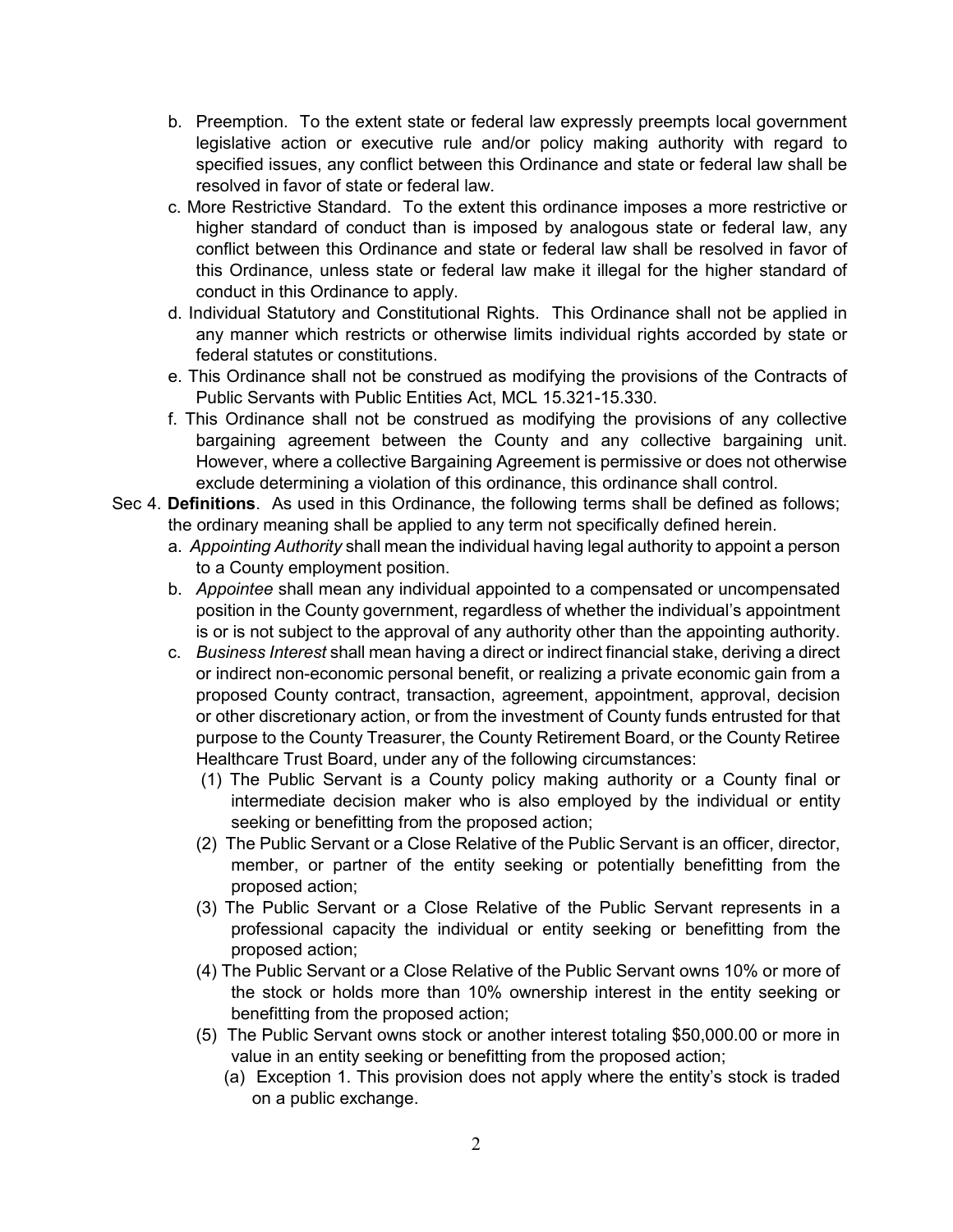- (b) Exception 2. This provision does not apply to shares in a publicly traded mutual fund.
- (6) The Public Servant or a Close Relative of the Public Servant may realize a private gain, whether of an economic benefit nature or otherwise.
- d. *Charter* shall mean the Home Rule Charter of Macomb County, Michigan.
- e. *Close Relative* shall mean a Public Servant's:
	- (1) Spouse;
	- (2) Child, step-child, grand-child, or step grandchild;
	- (3) Parent, step-parent, foster parent, or grandparent
	- (4) Brother, sister, half-brother or half-sister, step-brother, step-sister;
	- (5) Brother-in-law, sister-in-law, father-in-law, or mother-in-law;
	- (6) Any individual claimed as a dependent on the Public Servant's federal income tax filings;
	- (7) Any individual residing or cohabitating with the public servant, regardless of the nature of the relationship between the individual and the public servant; and
	- $(8)$  Uncles, aunts, and cousins of the 1<sup>st</sup> or  $2<sup>nd</sup>$  degree.
- f. *Commission* shall mean the Macomb County Board of Commissioners.
- g. *Commission Chair* shall mean the duly selected Chairperson of the Macomb County Board of Commissioners or the Chairperson's designee.
- h. *Commissioner* shall mean a member of the Macomb County Board of Commissioners.
- i. *Complainant* shall mean the individual who files an ethics violation complaint with the Macomb County Ethics Board.
- j. *Confidential Information* shall mean information obtained by a public servant through his or her position with the County which is:
	- (1) Not otherwise available to the public under law including, but not limited to, Freedom of Information Act, MCL 15.231 *et seq*., Social Security Number Privacy Act, MCL 445.81, and the Health Insurance Portability and Accountability Act of 1996 Pub L 104-191, 110 Stat 1936;
	- (2) Not to be disclosed under County policy or procedures;
	- (3) Not to be disclosed under County departmental policy or procedures; or
	- (4) Not authorized to be disclosed by the Public Servant.
- k. *Conflict of Interest* shall mean a situation or circumstance in which a Public Servant:
	- (1) Is in a position to receive a direct personal benefit from actions or decisions made in his or her official capacity, or direct benefit for a Close Relative from actions or decisions made in the Public Servant's official capacity;
	- (2) Has an actual or apparent financial interest, personal interest, or political interest which is or which may be incompatible with the County's actual or apparent interests; or
	- (3) May be biased or partial as a result of his or her personal interests.
- l. *County Agency* shall mean a department, office, board, commission, committee, or administrative unit, whether created by Charter, ordinance, or law.
- m. *County* shall mean the Charter County of Macomb
- n. *Due Process* shall mean the right of a Public Servant to fair treatment. It includes the right to notice of a complaint, access to all evidence upon which the complaint is based, the right to be represented by counsel at the Public Servant's expense, the right to be heard, and the right to confront the evidence and cross-examine witnesses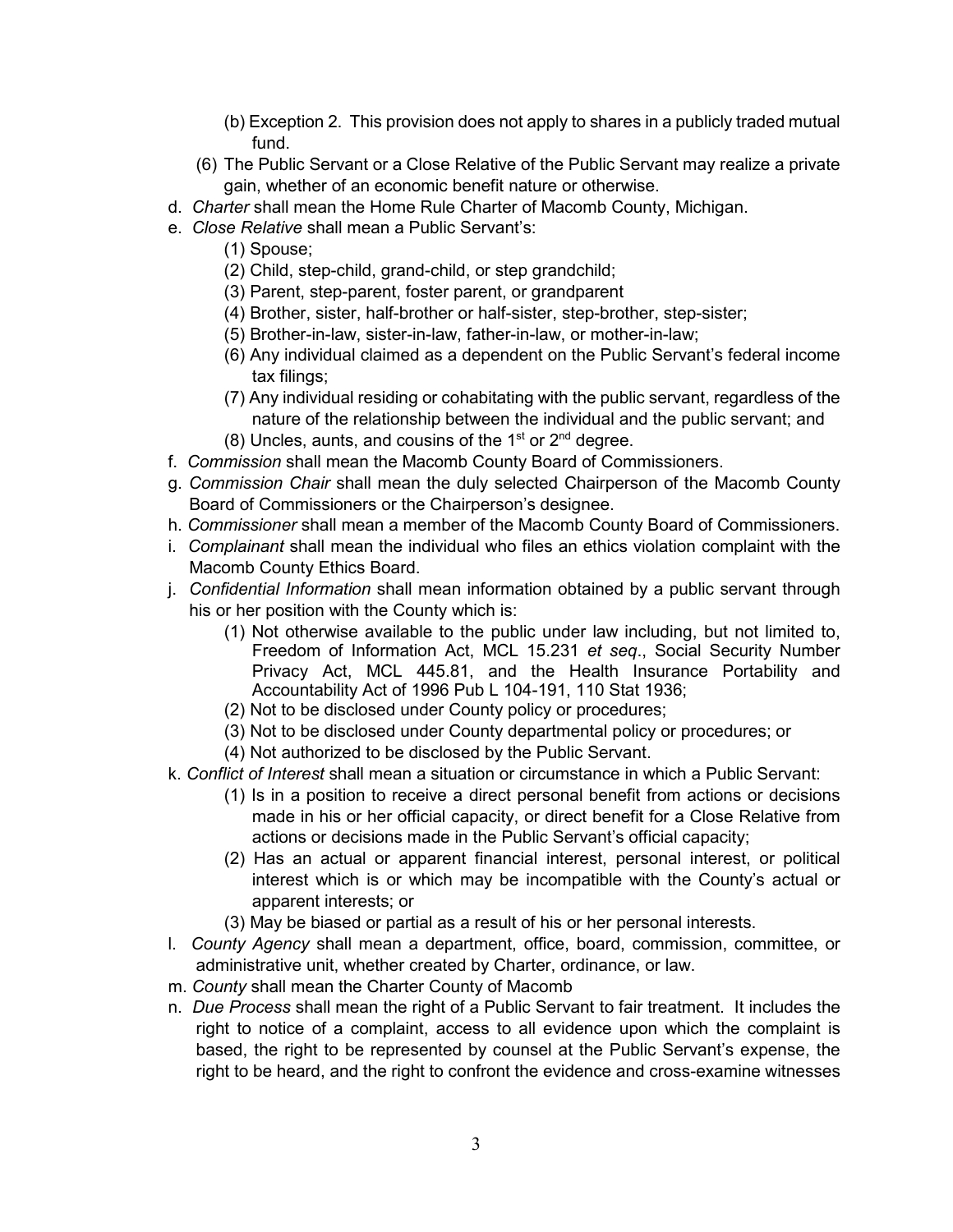supporting the allegations of the complaint, and the right to present exculpatory witnesses and evidence in his or her defense.

- o. *Elected Official* shall mean any individual elected to office in County government as the result of ballots cast either on a district-wide basis, or a country-wide basis.
- p. *Entity* shall mean any governmental, business, non-profit, or private organization, agency, or unit recognized by law as having authority to enter into contracts and being subject to regulation and legal process. *Entity* shall include, but is not limited to, an association, corporate business organization or enterprise, sole proprietorship, general partnership, limited partnership, limited liability partnership, governmental agency or organization, limited liability company, business operating under an assumed name.
- q. *Ethics* shall mean a set of moral principles distinguishing authorized conduct from prohibited conduct.
- r. *Ethics Board* shall mean the Macomb County Ethics Board as provided by Charter, Article II, Section 2.4.
- s. *Ethics Board Member* shall mean a member of the Macomb County Ethics Board.
- t. *Executive* or *County Executive* shall mean the duly elected County Executive as Provided by Charter, Article III.
- v. *Gift* shall mean anything having a direct or indirect monetary value. Gift shall include, but is not limited to any cash, cash equivalent, gratuity, discount, travel, entertainment, hospitality, food, drink, lodging, loan, loan forgiveness, and honoraria for speaking or appearance engagements.
- w. *Governmental Entity* shall mean any unit, department, or agency of the United States federal government, the State of Michigan, a municipality including cities, villages, or townships, an authority, or other organization having the characteristics and indicia of government.
- y. *Members of the Public* shall mean any person or individual who is not a County Public Servant.
- z. *Nepotism* shall mean a Public Servant's use of his or her power, authority, or influence to secure employment for friends or Close Relatives.
- aa. *Partisan Political Interest* shall mean having a direct or indirect political stake, deriving a direct or indirect personal political benefit, or realizing a private political gain from a proposed County contract, transaction, agreement, appointment, approval, decision or other discretionary action which benefits the subject Public Servant, or the subject Public Servant's political party. A Public Servant has a Partisan Political Interest in a proposed County contract, transaction, agreement, appointment, approval, decision or other discretionary action when:
	- (1) He or she has a decision making or advisory role in negotiating, initiating or approving the proposed County contract, transaction, agreement, appointment, approval, decision or other discretionary action, and
	- (2) The direct or indirect political benefit or political gain is different in type, kind, or degree than the political benefit or political gain bestowed upon the general public by the County contract, transaction, agreement, appointment, approval, decision or other discretionary action.
	- (3) Exception. Approving or confirming an appointment made or recommended by others, including an appointment of the approving or confirming Public Servant him- or herself, does not constitute a Partisan Political Interest.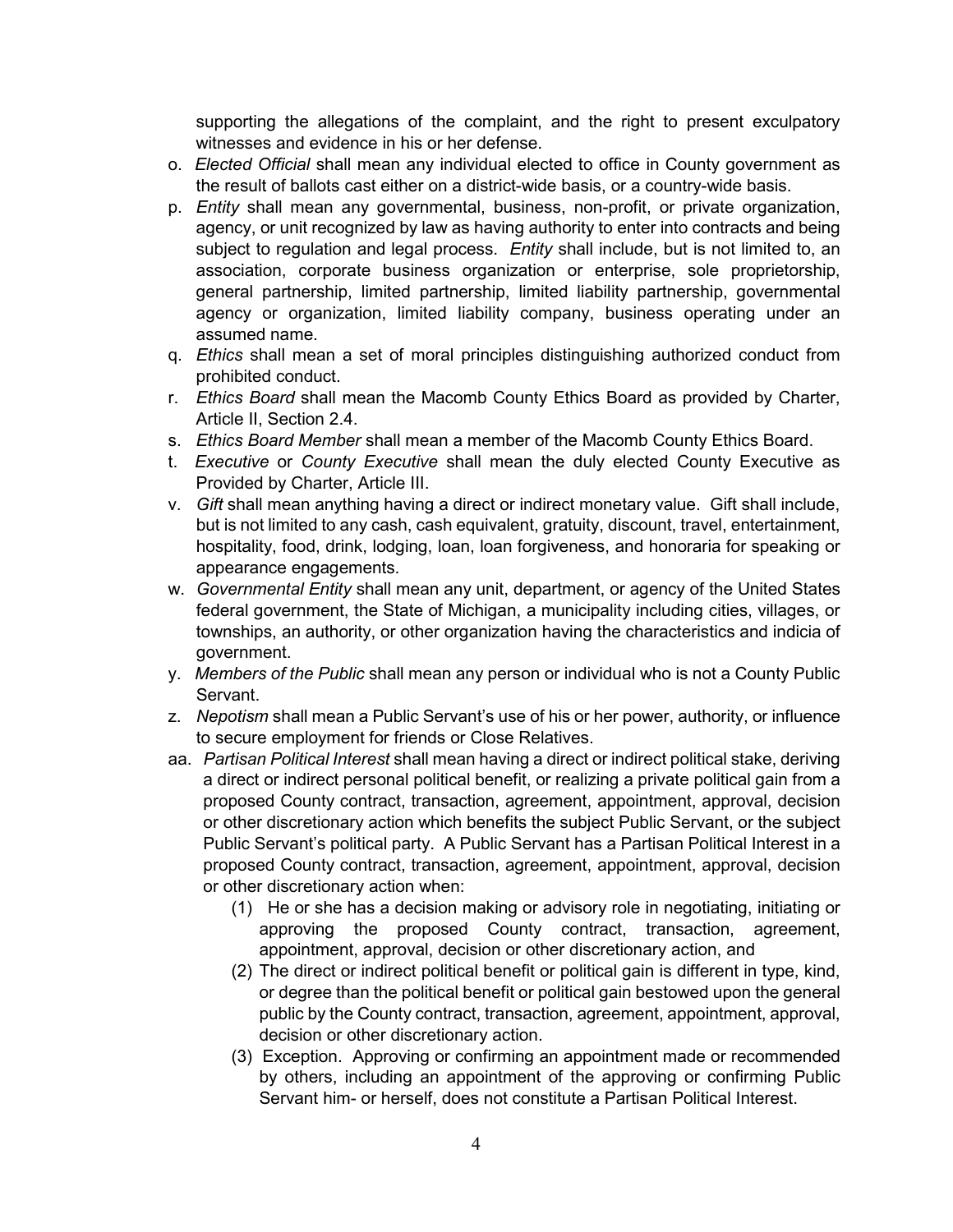- bb. *Personal Interest.* A Public Servant has a personal interest in a proposed County contract, transaction, agreement, appointment, approval, decision or other discretionary action involving another individual or entity where:
	- (1) The Public Servant has a decision making or advisory role in negotiating, initiating, or approving the proposed County contract, transaction, agreement, appointment, approval, decision or other discretionary action involving any other individual or entity, and
	- (2) The proposed County contract, transaction, agreement, appointment, approval, decision or other discretionary action may bestow a direct or indirect economic or non-economic benefit or gain upon the Public Servant or the Public Servant's Close Relative, if the Close Relative is also:
		- (a) Employed by the individual or entity;
		- (b) An officer, director, member, or partner of the entity;
		- (c) Represents the individual or entity in a professional capacity;
		- (d) Owns 10% or more of the stock or holds more than 10% ownership interest in the entity; or
		- (e) Owns stock totaling \$50,000.00 or more in value in an entity seeking or benefitting from the proposed action;
			- (i) Exception 1. This provision does not apply where the entity's stock is traded on a public exchange.
			- (ii) Exception 2. This provision does not apply to shares in a publicly traded mutual fund.
	- (3) Negotiating, enforcing the terms of, or being subject to a county collective bargaining agreement does not involve a personal interest as defined here.
- cc. *Preponderance of the Evidence* shall mean a degree of evidence favoring one conclusion which slightly outweighs the evidence favoring any contrary conclusion. A preponderance of the evidence requires 51% certainty.
- dd. *Private Gain* shall mean any direct financial benefit that is different in type, nature, or degree from any financial benefit bestowed upon members of the general public or a significant sub-set of the general public as a result of a proposed County contract, transaction, agreement, appointment, approval, decision or other discretionary action involving another individual or entity.
- ee. *Probable Cause* shall mean an objectively reasonable belief that a violation of this Ordinance has been committed coupled with an objectively reasonable belief that the respondent was in some way involved in the commission of that violation.
- ff. *Prohibited Source* shall mean any individual or entity:
	- (1) Soliciting, competing for, bidding on, or bound to the County by appointment, contract, or agreement;

(2) Engaged with the County in a joint venture, partnership, or business transaction;

- (3) Involved in the investment or management of County funds entrusted for that purpose to the County Treasurer, the County Retirement Board, or the County Retiree Healthcare Trust Board;
- (4) Regulated, inspected, or issued permits or licenses by the County or any County board, commission, or Public Servant;
- (5) Seeking approval, action, or service from the County or any County board, commission, or Public Servant.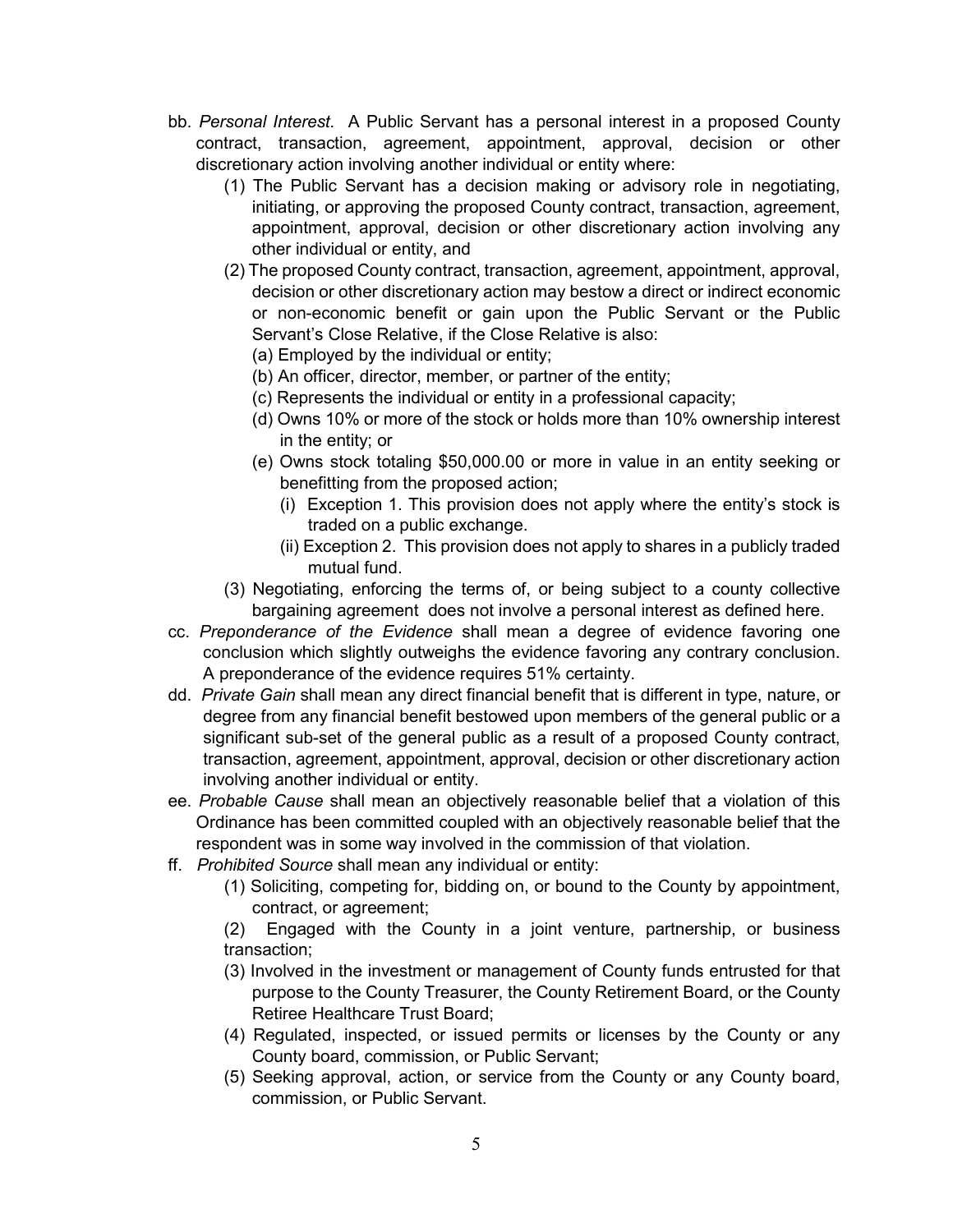- gg. *Public Servant* shall mean:
	- (1) All County district-wide and countywide elected officials;
	- (2) All appointees regardless of the underlying source of authority relied upon for the appointee's appointment;
	- (3) All full- and part-time employees;
	- (4) All individuals employed directly by the County on an individual contract basis;
	- (5) All others paid by or through the County regardless of the originating source of the funds used for that purpose.
- hh. *Respondent* shall mean the individual against whom an ethics complaint is made.
- jj. *Vendors* shall mean publicly traded and privately held corporations, limited liability corporations, professional corporations, sole proprietorships, DBAs, or other business enterprises and organizations providing the County goods or services.
- kk. V*olunteer* shall mean an individual serving the County without compensation or benefits of any manner. *Volunteer* includes individuals serving on a board, commission, or advisory group for an established term, and individuals serving only for the duration of a specific project, event, or occasion.
- **Sec. 5. General Standards of Conduct.** A Public Servant shall act in the public interest and work for the common good of Macomb County and all County residents, businesses, and visitors.
	- a. Independence. A Public Servant shall be independent, impartial, unbiased, and fair in exercising judgment and decision making.
	- b. Compliance with County Ordinances and Policies. A Public Servant shall comply with all County ordinances policies, and procedures. This does not preclude advocating for changes to County policies and procedures, but requires compliance with them unless and until they are changed.
	- c. Favoritism and Discrimination. A Public Servant shall not show favoritism or discriminate on the basis of race, color, gender, gender identity, religion, marital status, national origin, age, disability, height or weight, sexual orientation, or sexual identification.
	- d. Personal Interests. A Public Servant shall not subordinate the interests of the County to the Public Servant's personal interests.
		- (1) If not expressly prohibited herein, a Public Servant may conduct himself or herself in any manner otherwise allowed by law.
		- (2) Prohibited Conduct. A Public Servant shall not:
			- (a) Use his or her position, title, office, or otherwise act to further his or her Business Interests, Partisan Political Interests, Personal Interests, or to realize Private Gain;
			- (b) Use his or her position, title, office, or otherwise act to further the Business Interests, Partisan Political Interests, or Personal Interests of a Close Relative, or to realize Private Gain for a Close Relative;
			- (c) Use or direct any others to act as his or her proxy to advance his or her Business Interests, Partisan Political Interests, Personal Interests, or to realize Private Gain;
			- (d) Use or direct any others to act as his or her proxy to advance the Business Interests, Partisan Political Interests, Personal Interests of a Close Relative, or to realize Private Gain for a Close Relative;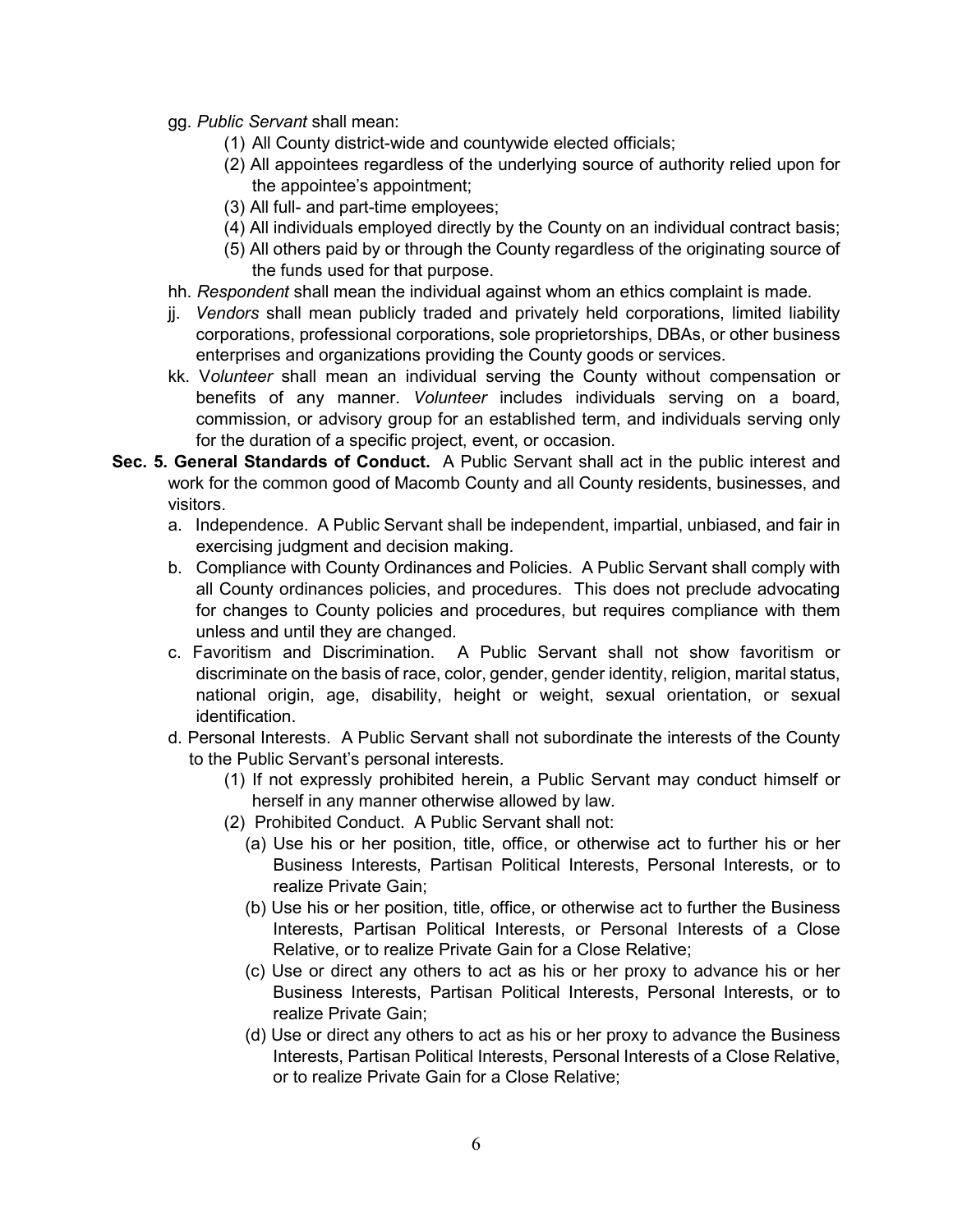- (e) Use any of the following to further his or her Business Interests, Partisan Political Interests, Personal Interests, or to realize Private Gain:
	- (i) County owned vehicles;
	- (ii) County land, buildings, facilities, or other property;
	- (iii) County offices, office machines, computers, supplies, communications devices and systems, or mail systems;
	- (iv) County Public Servants, employees, personnel, vendors, or contractors during ordinary County work hours.

(f) Use any of the following to further the Business Interests, Partisan Political Interests, Personal Interests of a Close Relative, or to realize Private Gain for a Close Relative:

- (i) County owned vehicles;
- (ii) County land, buildings, facilities, or other property;
- (iii) County offices, office machines, computers, supplies, communications devices and systems, or mail systems;
- (iv) County Public Servants, employees, personnel, vendors, or contractors during ordinary County work hours.
- e. Political Activities.
	- (1) Permissible Political Activities. Acting in his or her private personal capacity, a Public Servant may exercise his or her rights to political speech and expression and participate in the political process without restriction or limitation. Accordingly, a Public Servant may:
		- (a) Accept political campaign contributions on behalf of him or herself, a Close Relative, another candidate for public office, a political party, or on behalf of a ballot proposal or initiative unless otherwise prohibited under Section 5.d.(2) below.
		- (b) Solicit campaign contributions on behalf of him or herself, a Close Relative, another candidate for public office, a political party, or on behalf of a ballot proposal or initiative unless otherwise prohibited under Section 5.d.(2) below.
		- (c) Engage in or pursue political campaign activities on behalf of him or herself, a Close Relative, another candidate for public office, a political party, or on behalf of a ballot proposal or initiative unless otherwise prohibited under Section 5.d.(2) below.
		- (d) Attend a political rally, event, or fund-raiser which is lawfully conducted under Michigan campaign finance laws.
		- (e) Contribute to the political campaign or otherwise support a candidate for public office, a political party, or on behalf of a ballot proposal or initiative.
		- (f) Work as a paid or unpaid volunteer on behalf of a candidate for public office, a political party, or on behalf of a ballot proposal or initiative unless otherwise prohibited under Section 4.d.(2) below.
		- (g) Voice his or her political opinions.
		- (h) Vote.
	- (2) Prohibited Political Activities. Public Servant shall not:
		- (a) Solicit or accept political campaign contributions in violation of Michigan campaign finance law.
		- (b) Personally use or solicit, encourage, enable, or otherwise allow others to use any of the following in pursuit of political campaign contributions or campaign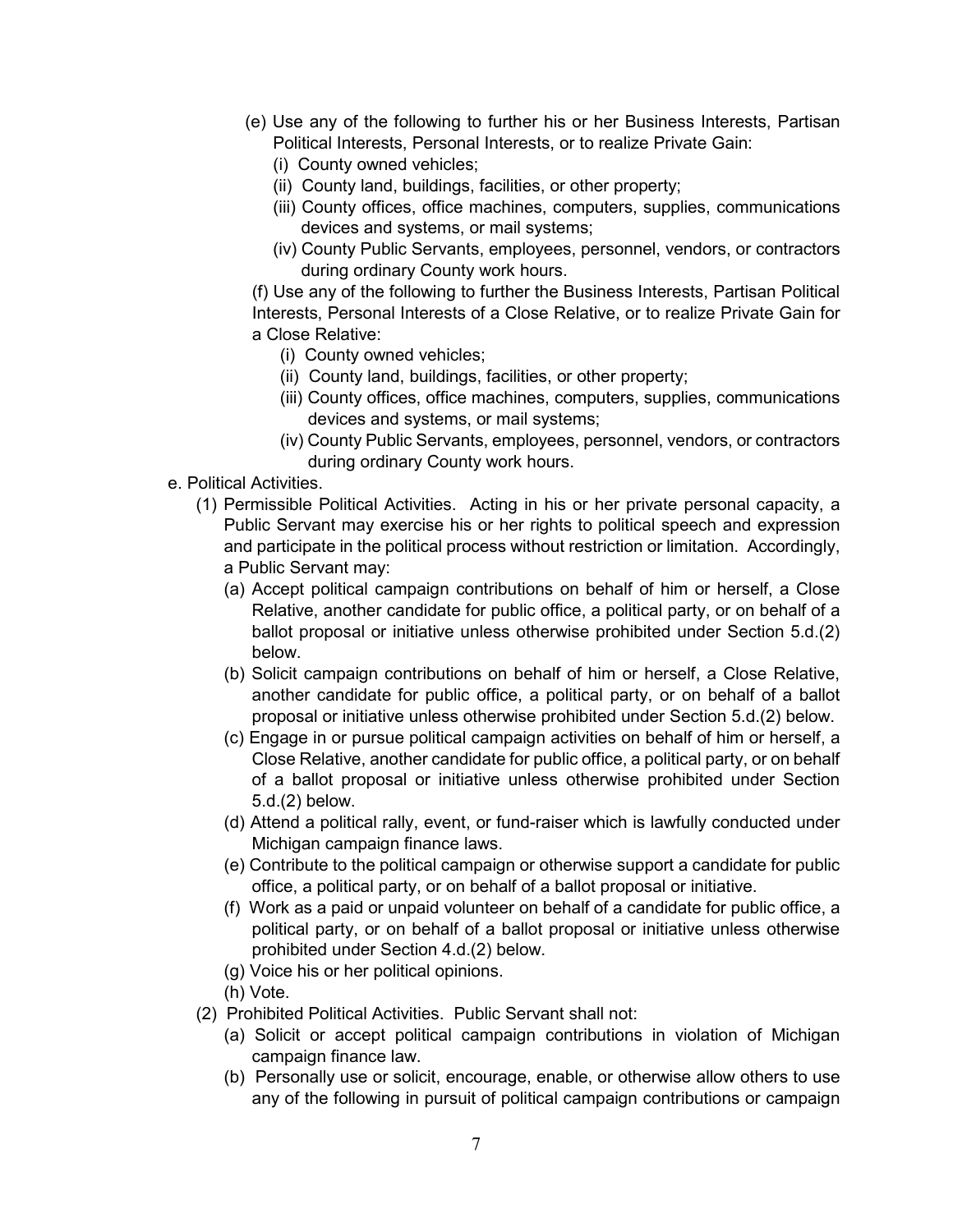activities on behalf of him or herself, a Close Relative, or any other person, party, proposal, or initiative:

- (1) County owned vehicles;
- (2) County land, buildings, facilities, or other property;
- (3) County offices, office machines, computers, supplies, communications devices and systems, or mail systems;
- (4) County Public Servants, employees, personnel, vendors, or contractors during ordinary County work hours.
- (c) Solicit or accept political campaign contributions or pursue political campaign activities on behalf of him or herself, a Close Relative, or any other person, party, proposal, or initiative:
	- (1) While he or she is engaged in the performance of his or her official duties;
	- (2) On or using County property during ordinary County work hours;
	- (3) Using County facilities, property, business machines, communications devices or systems, resources, assets, or personnel regardless of whether subordinate or otherwise;
	- (4) From any subordinate Public Servant serving under his or her supervision, authority, direction, or control. Exception: a Public Servant does not violate this provision where:
		- (a) The Public Servant employs mass mailings, mass telephone or text messaging, or social media platforms as a means of solicitation addressed or directed to the general public on a County-wide or Districtwide basis;
		- (b) The mass mailing, mass telephone or text messaging, or social media posts inadvertently reach another Public Servant;
		- (c) The mass mailing, mass telephone or text messaging, or social media post includes an express disclaimer stating that it was not intended to be sent to such persons; and
		- (d) The Public Servant takes actions to correct the distribution list to avoid recurrence of such solicitation.
- (d) Solicit or accept from any Member of the Public or entity other than the County, any payment, goods, services, employment, or promise of employment, or other thing of value in exchange for: (1) taking any action;(2) making any decision;(3) giving any approval; (4) issuing any decision; (5) voting for or against; (6) issuing any permit; (7) making any payment; (8) making any statement; (9) making or approving an appointment, or (10) undertaking any other effort as a Public Servant for the benefit of any individual or entity.
- f. Gifts.
	- (1) A Public Servant Shall Not:
		- (a) Solicit or accept a gift, favor, special privilege, or special discounted price on goods or services either directly from a Prohibited Source or through an intermediary or agent acting on behalf of a Prohibited Source.
		- (b) Solicit or accept on behalf of a Close Relative a gift, favor, special privilege, or special discounted price on goods or services either directly from a Prohibited Source or through an intermediary or agent acting on behalf of a Prohibited Source.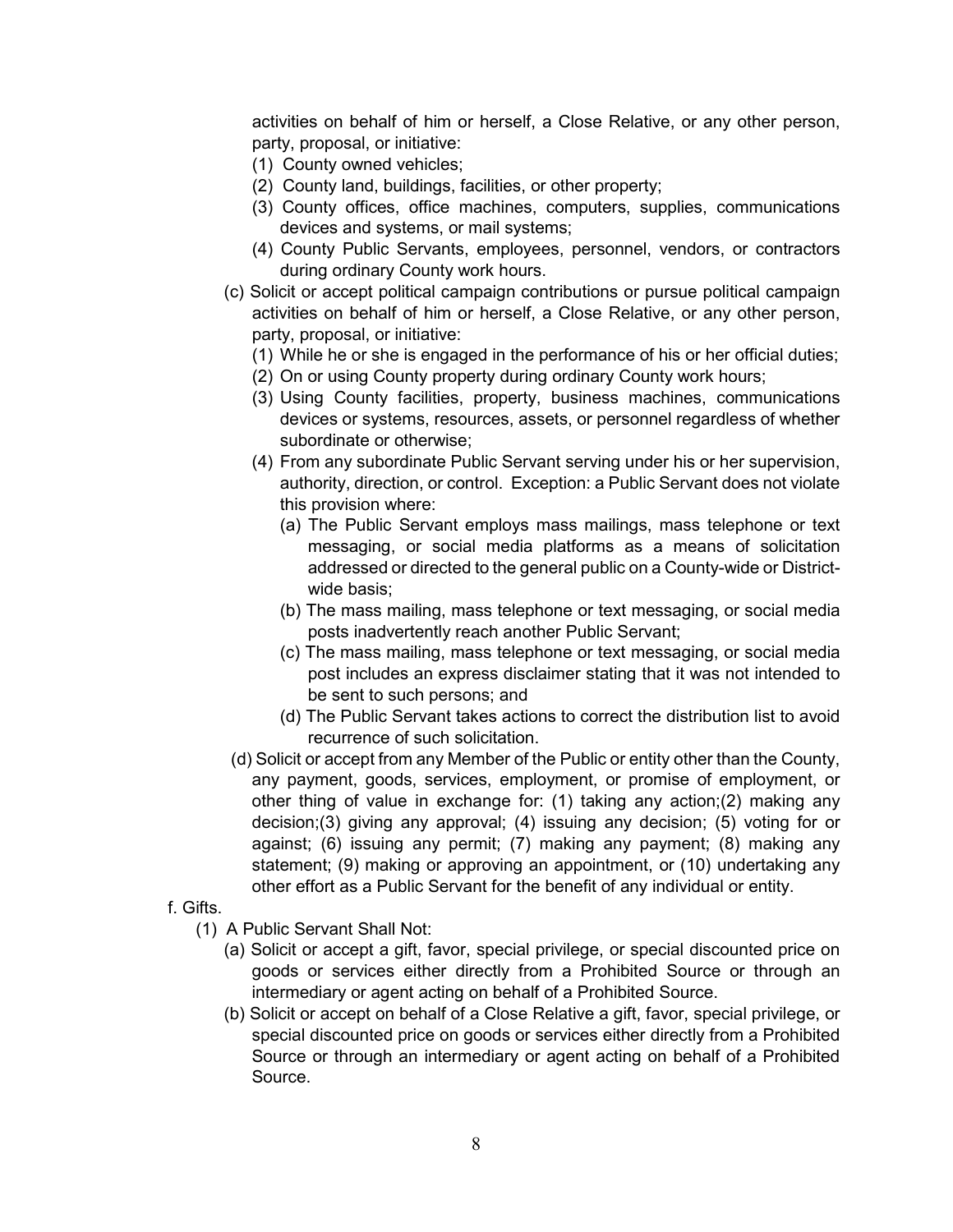- (c) Accept under any circumstance a gift, favor, special privilege, or special discount price on goods or services in exchange for providing services or otherwise satisfying the duties and obligations ordinarily arising from the discharge of his or her County duties.
- (2) A Public Servant may however:
	- (a) Accept ordinary social hospitality of a value not exceeding \$75.00;
	- (b) Accept a gift, bequest, favor, or loan from a Close Relative, or friend so long as:
		- 1. The Close Relative, family member related to the Public Servant by blood or marriage, or friend is not a Prohibited Source; or
		- 2. The Close Relative, family member related to the Public Servant by blood or marriage, or friend is not acting as the intermediary or agent for a Prohibited Source.
	- (c) Accept a loan in the ordinary course of personal business from a public lending institution on the same terms available to the general public;
	- (d) Accept a scholarship, grant, or fellowship awarded on the same terms available to the general public;
	- (e) Accept an award, honor, or citation which acknowledges service or achievement and which has no cash or financial value;
	- (f) Accept complimentary copies of trade publications, books, reports, pamphlets, calendars, periodicals, or other informational materials.
	- (g) Accept food or refreshments made available at events, meetings, seminars, or occasions related to the Public Servant's official duties, provided, however:
		- 1. The food or refreshments do not exceed \$50.00 in value on any single calendar day; and
		- 2. The food or refreshments are consumed on the premises at which they are served.
	- (h) Accept food, refreshments, transportation, lodging, and other benefits which are related to private personal business or outside employment which is unrelated to the County, and unrelated to the Public Servant's official duties, provided, however:
		- 1. The benefits have not been offered or enhanced because of the Public Servant's position or official duties; and
		- 2. The benefits are customarily available to others under the same circumstances.
	- (i) Accept free or discounted admission or registration fees, travel expenses, entertainment, lodging, meals, or refreshments which are:
		- 1. Provided by the sponsor of an event to which the public is invited, and the event is related to official County business, and
			- (i) The County does not reimburse, compensate, or pay the Public Servant for such admission or registration fees, travel expenses, entertainment, lodging, meals, or refreshments, and
			- (ii) The free or discounted admission or registration fees, travel expenses, entertainment, lodging, meals, or refreshments are customarily offered to others under the same circumstances.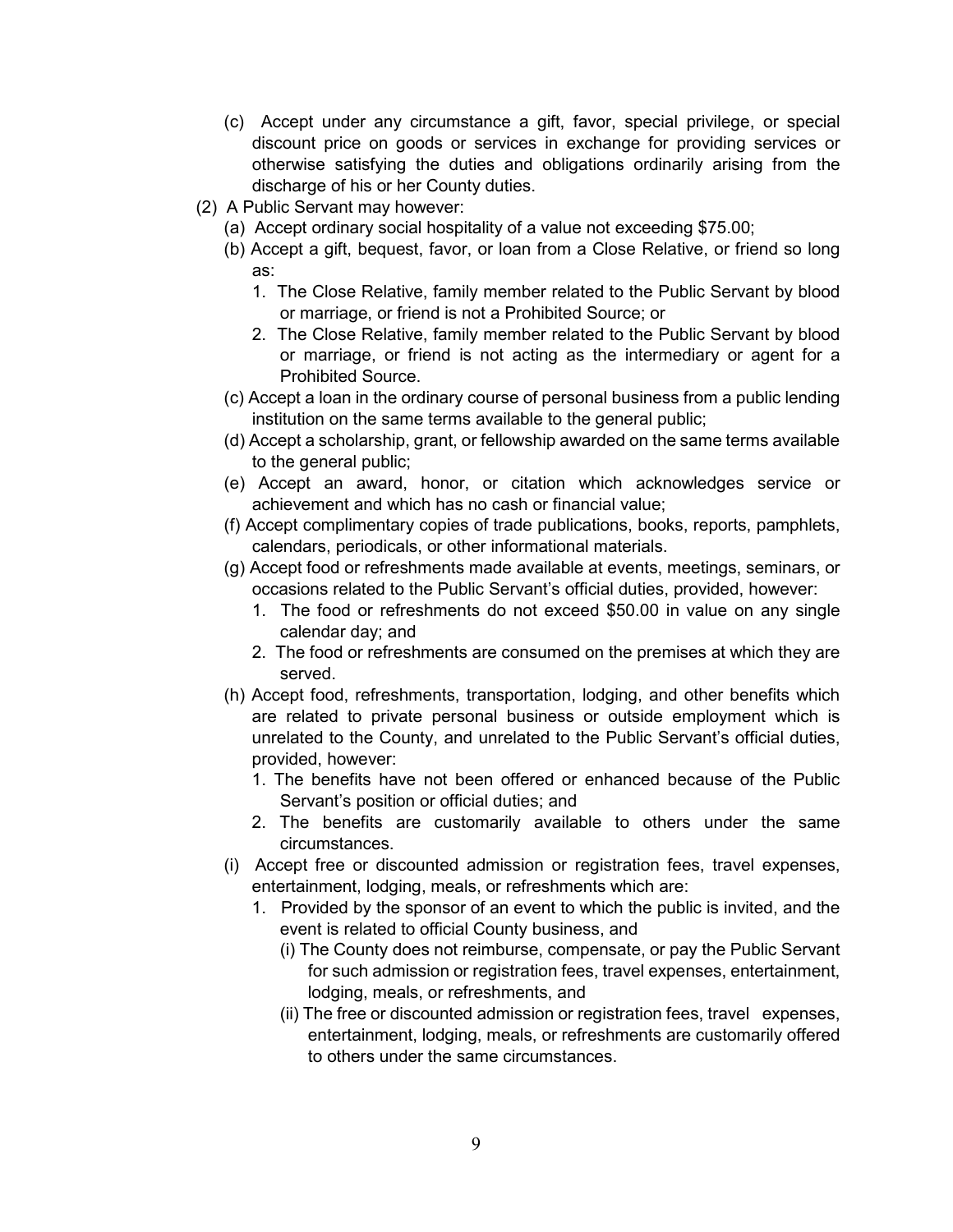- 2. Offered in conjunction with teaching, speaking engagements, or service as a director, officer, board member, or committee member of an organization or governmental entity unrelated to the County; and
	- (i) The County does not reimburse, compensate, or pay the Public Servant or such admission or registration fees, travel expenses, entertainment, lodging, meals, or refreshments, and
	- (ii) The free or discounted admission or registration fees, travel expenses, entertainment, lodging, meals, or refreshments are customarily to others under the same circumstances.
- (j) Accept free admission to a charitable or non-profit event or fund-raiser where:
	- 1. The Public Servant attends as a County representative, or
	- 2. Officials of other local governments are provided free admission because of their official status.
- (k) Accept free admission to events honoring another Public Servant or governmental official where:
	- 1. The Public Servant attends as a County representative, or
	- 2. Officials of other local governments are provided free admission because of their official status.
- (l) Accept a gift from another Public Servant or from a federal, state, local, or school district board, commission, elected official, appointee, or employee provided, however, the value of the gift does not exceed \$75.00.
- (m) Accept any goods or services for which he or she pays fair market value.
- (o) A Public Servant may not accept those things described in sub-paragraphs (i), (j), (k), and (l) immediately above on more than three occasions during any rolling six month period.
- (p) A Public Servant shall disclose to the Board of Commissioners in an open meeting the acceptance of any of those things described in sub-paragraphs (i), (j), (k), and (l) within 30 days of receiving such things.
- g. Privileged and Confidential Information. With respect to Confidential Information defined in Section 4.j. of this Ordinance, or other privileged County information, a Public Servant shall not knowingly or intentionally:
	- (1) Disclose medical, counseling, or psychological facts or evaluations concerning an individual if the individual's identity would be revealed by a disclosure of those facts or evaluation, including protected health information, as defined in 45 CFR 160.103, without a specific court order expressly authorizing disclosure, or a signed waiver executed by the individual to whom the information pertains;
	- (2) Disclose an individual's social security number without a specific court order expressly authorizing disclosure, or a signed waiver executed by the individual to whom the social security number pertains;
	- (3) Disclose bids, bid submissions, and bid related documents prior to the time for the public opening of bids or proposals, or if a public opening willnot be conducted, until the deadline for submission of bids or proposals has expired.
	- (4) Disclose another individual's personal information where disclosure would constitute an unwarranted invasion of that individual's privacy;
	- (5) Disclose law enforcement records where disclosure would:
		- (a) Interfere with law enforcement proceedings;
		- (b) Deprive a person of the right to a fair trial;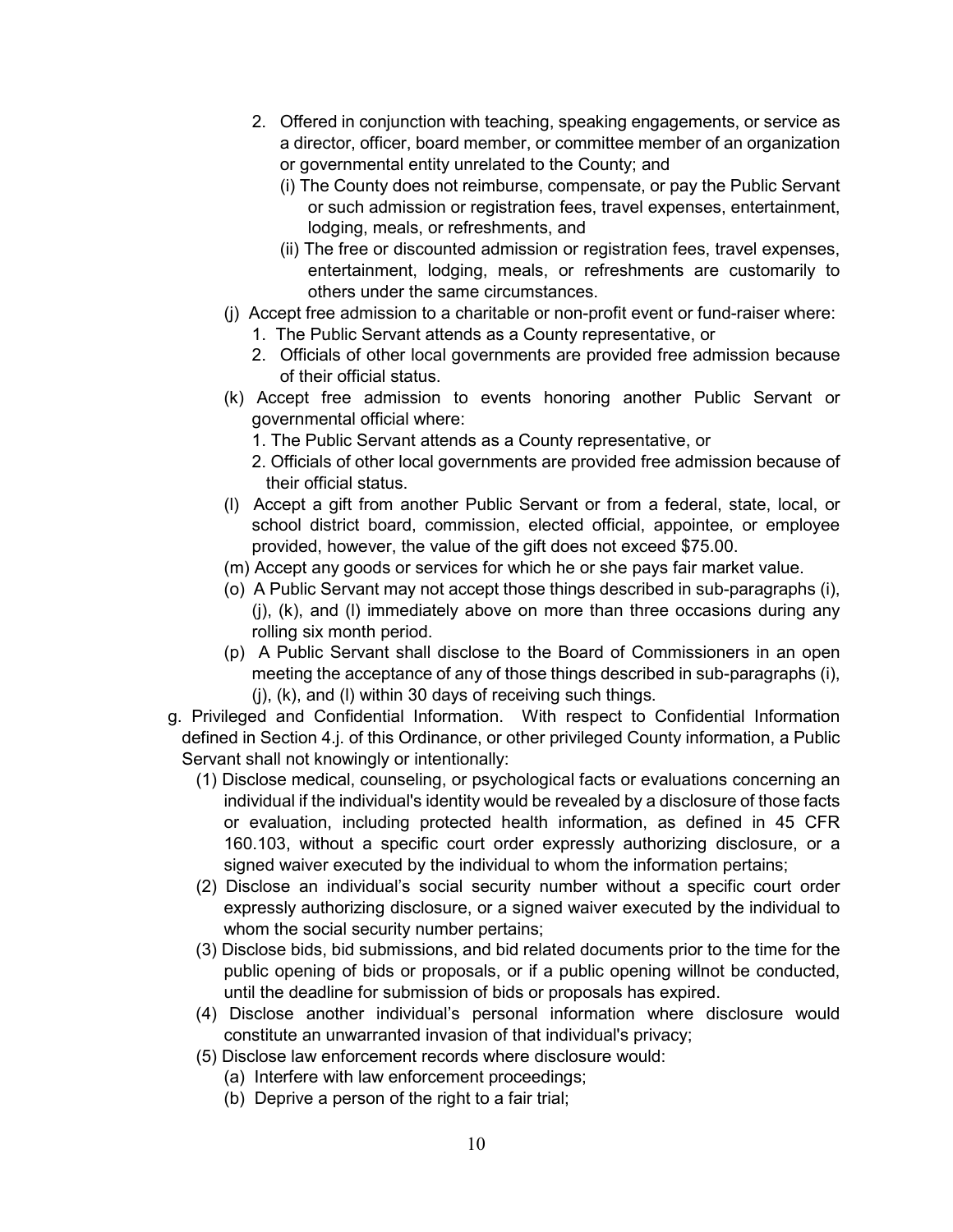- (c) Constitute an unwarranted invasion of personal privacy;
- (d) Identify a confidential source of information or the information furnished by a confidential source;
- (e) Identify law enforcement investigative techniques or procedures;
- (f) Endanger the life or physical safety of law enforcement personnel, including law enforcement officers' private information including, but not limited to an officer's home address, telephone number; the name, address, or telephone numbers of family members, relatives, children, or parents of active or retired law enforcement officers or agents; or otherwise jeopardize the life or safety of law enforcement officers or agents or their families, relatives, children, parents, or those who furnish information to law enforcement departments or agencies;
- (g) Identify or provide a means of identifying a law enforcement undercover officer or a plain clothes officer as a law enforcement officer or agent;
- (h) Reveal law enforcement operational instructions, the contents of law enforcement staff manuals, or law enforcement communication codes, or plans for deployment of law enforcement personnel;
- (i) Compromise physical security measures at the Macomb County Jail, the courts, or the Juvenile Justice Center;
- (6) Disclose information submitted to the County or any County office, department or agency upon a promise of confidentiality by the County Executive or a County Elected Official;
- (7) Disclose information or records subject to the attorney-client, physician-patient, psychologist-patient, or clergy privilege;
- (8) Disclose appraisals of real property to be acquired by the County;
- (9) Disclose test questions and answers, scoring keys, and other examination instruments or data used to administer a license, public employment, or academic examination;
- (10) Disclose information regarding the County's Information Technology security measures, including security plans, security codes and combinations, passes, keys, and security procedures, except as otherwise required by law or ordinance;
- (11) Disclose information regarding measures designed to protect the security or safety of persons or property, whether public or private, including, but not limited to, building, public works, and public water supply;
- (12) Access, read, download, copy, or otherwise possess County information or files, except as otherwise required by law or ordinance;;
- (13) Allow, enable, authorize or otherwise permit Members of the Public to access, read, download, copy, or otherwise possess County information, files, or data collections;
- (14) Allow, enable, authorize or otherwise permit Members of the Public to log onto or otherwise gain access to County computers, tablets, email systems, or communications devices;
- (15) Use confidential or privileged information to realize or further the Business Interests, Partisan Political Interests, Personal Interests of, or to realize Private Gain for:
	- (a) The Public Servant;
	- (b) A Public Servant's Close Relative;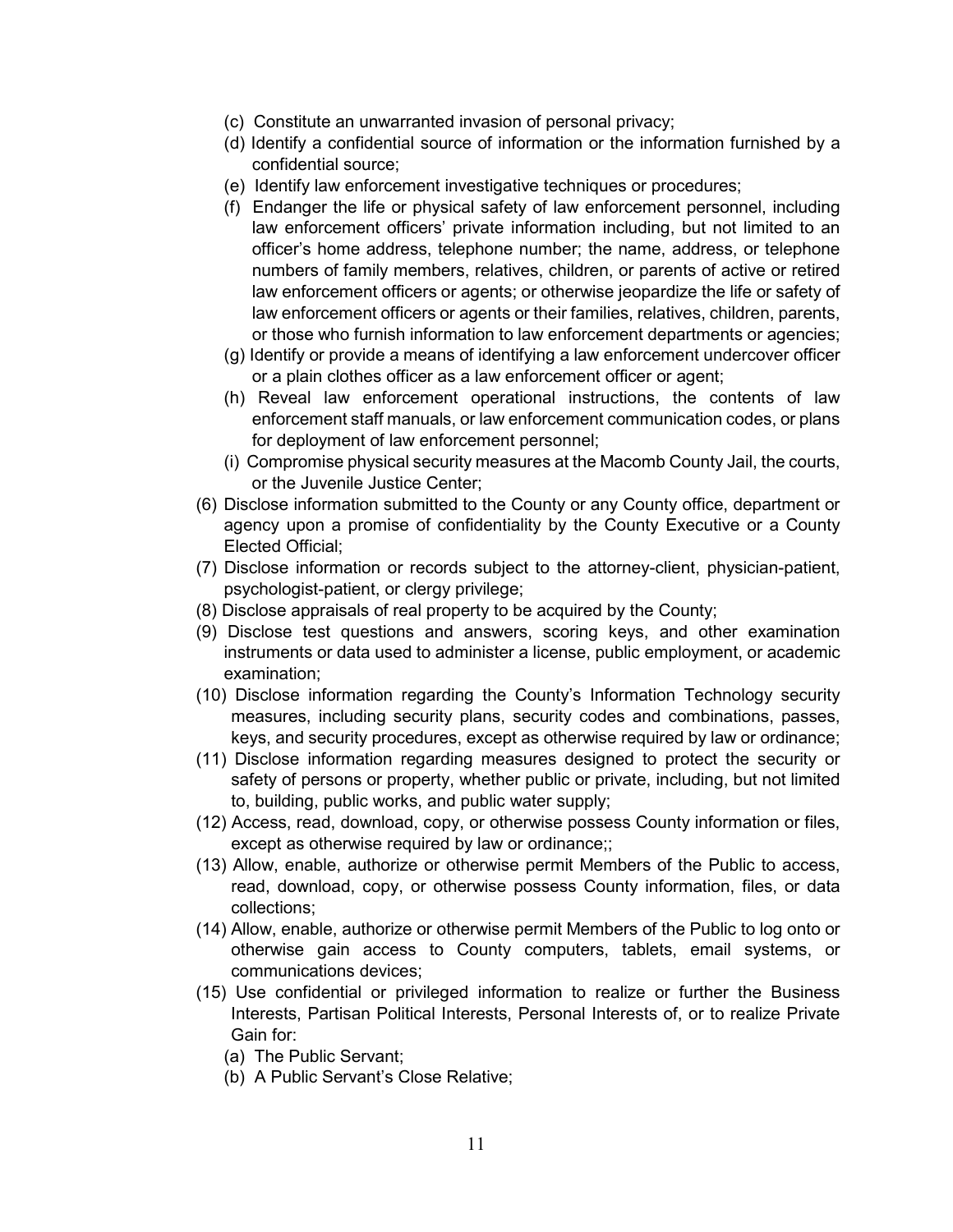- (c) A Public Servant's current, former, or future business partner, associate, employer, contractor, vendor, or prohibited source; or
- (d) An entity of any kind.
- h. Communications with Others. A Public Servant shall not represent his or her private opinions to be a statement of County policy, practice, procedure, County position, or the opinion of other Public Servants, except as follows:
	- (1) The County Executive may speak on behalf of the Executive's Office and/or the County in matters involving other governmental entities, business, industry, the media, or the general public.
	- (2) The Board of Commissioner's Chairperson may speak on behalf of the Board in matters involving other governmental entities, business, industry, the media, or the general public.
	- (3) A Countywide Elected Official may speak on behalf of the Countywide Elected Official's office or County agency in matters involving other governmental entities, business, industry, the media, or the general public.
	- (4) Human Resources Department personnel involved in labor contract negotiations may represent their opinions and positions to be those of the County within the context of such negotiations.
	- (5) County Departmental representatives duly authorized to engage in contract negotiations for goods and services may represent their opinions and positions to be those of the County within the context of such contract negotiations.
- i. Incompatible Employment.
	- (1) A Public Servant shall not accept or engage in employment with a Prohibited Source or provide services to a Prohibited Source on a contract basis.
	- (2) A Public Servant shall not accept or engage in employment with another private or public entity or provide services to another private or public entity on a contract basis where that entity is bound to the County by contract, intergovernmental agreement, permit, license, or joint business arrangement, and the Public Servant is or was:
		- (a) Involved in writing, negotiating, approving, or executing the contract,
			- intergovernmental agreement, or similar joint business arrangement;
		- (b) Involved in monitoring, administering, or enforcing the contract, intergovernmental agreement, or similar joint business arrangement; or
		- (c) Involved in issuing or approving permits, licenses, certificates, or authorizations granted by the County to the other public or private entity, or granted by other private or public entity to the County.
	- (3) A Public Servant shall not violate MCL 15.181(b) by holding a public office which is incompatible with the performance of his or her official County duties. Such incompatibility exists under the statute where any of the following results:
		- (a) The subordination of one public office to another;
		- (b) The supervision of one public office by another; or
		- (c) A breach of duty of public office.
	- (4) Nothing in Section 5, paragraph h, shall be construed as prohibiting a Public Servant from:
		- (a) Speaking during public participation in any public meeting subject to Michigan Open Meetings Act, MCL 15.261 *et seq*.;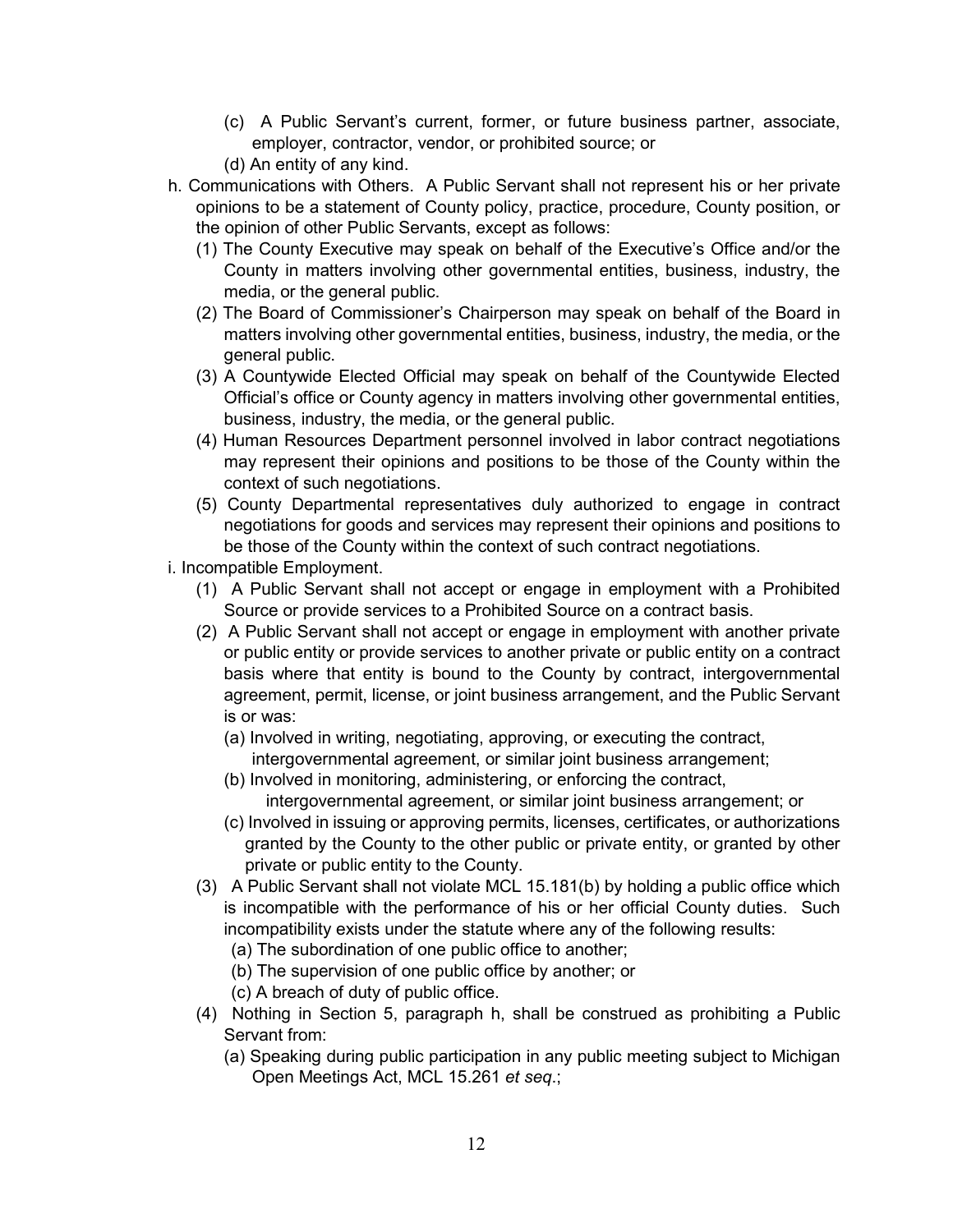- (b) Running for election to the same or different County elected office.
- (c) Serving in the uniformed military services' reserve or guard forces.

**Sec 6. Conflicts of Interest**. In the performance of official duties, a Public Servant shall not engage in a Conflict of Interest, including influencing, attempting to influence, or participating in the decision making process or taking action which:

- a. Furthers the Public Servant's Business Interests, Partisan Political Interests, or Personal Interests, or those of the Public Servant's Close Relative;
- b. Provides a Private Gain to the Public Servant or the Public Servant's Close Relative;
- c. Provides an intangible personal benefit to the Public Servant or the Public Servant's Close Relative;
- d. Is contrary to the County's actual or apparent interests; or
- e. Is the product of bias or partiality resulting from the Public Servant's personal interests.

## **Sec 7. Public Servant Mandatory Disclosures**.

- a. All Public Servants shall file a personal disclosure statement in the form and manner prescribed by the County through its Human Resources and Labor Relations Department. The County Clerk shall post submitted personal disclosure statements on the County's website.
- b. The Public Servant's disclosure statement shall disclose:
	- (1) The Public Servant's name, title, and position;
	- (2) All current employers other than the County;
	- (3) All entities for which the Public Servant serves as an officer, director, member, or partner;
	- (4) All entities in which the Public Servant owns 10% or more of the stock unless the stock is publicly traded and was acquired through a public exchange or is held by shares in a publicly traded mutual fund, portion of the ownership, and its value;
	- (5) All entities in which the Public Servant owns a 10% or greater ownership interest; and;
	- (6) All entities in which the Public Servant holds an ownership interest totaling \$50,000 or more in value.
- c. A Public Servant shall file his or her personal disclosure statement within 30 days of his or her hire date or the date of taking office.
- d. A Public Servant shall file an updated personal disclosure statement:
	- (1) On a periodic basis determined by the County's Human Relations and Labor Relations Department;
	- (2) Within 30 days of any change in the information reflected on his or her most recent personal disclosure statement; or
	- (3) Immediately, if the Public Servant has a Conflict of Interest that was not disclosed in a previously filed disclosure statement.
- e. A Public Servant shall publicly disclose the Public Servant's Conflict of Interest before any decision, action, or contract in which the Public Servant has a Conflict of Interest is considered by (1) any other Public Servant who is a subordinate or a superior to the Public Servant with the Conflict of Interest; (2) any County body on which the Public Servant with the Conflict of Interest serves; (3) any Appointee whose appointment is made or approved by the Public Servant who has the Conflict of Interest or the body on which that Public Servant serves. That disclosure shall either be in writing or otherwise made part of the official written record of the office or body in which the disclosing Public Servant serves. The Public Servant shall disclose the nature of the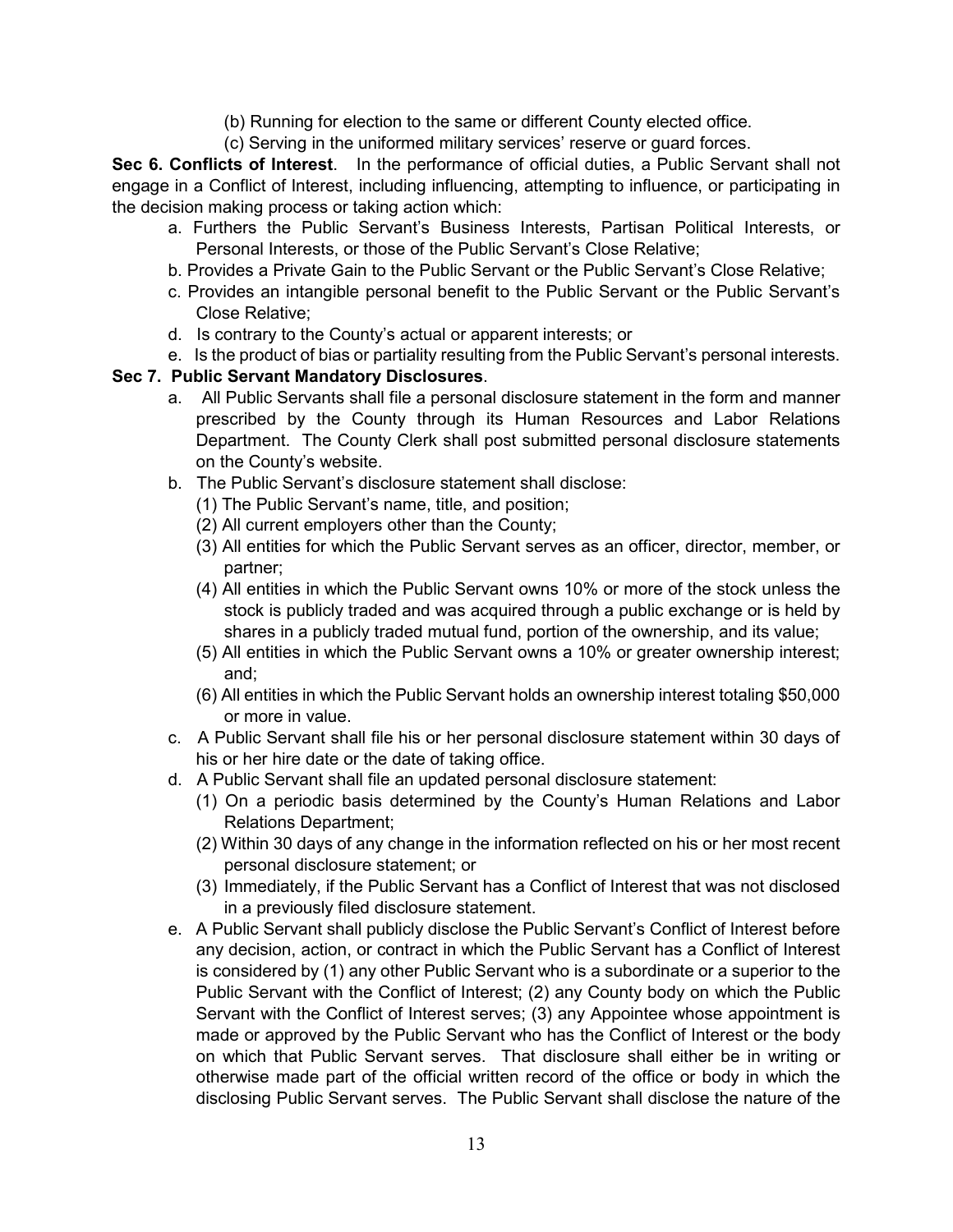Conflict of Interest and other actions taken by the Public Servant to comply with this Ordinance.

# **Sec. 8. Vendor Mandatory Disclosures**.

- a. All existing County Vendors and any vendor submitting a proposal, bid or contract for County consideration shall file a vendor disclosure statement in the form specified by the County Executive.
- b. At a minimum, the vendor disclosure statement shall include (1) the employment of a Close Relative of a Public Servant; (2) any interest of a Public Servant as a director, officer, partner, beneficiary, trustee member, employee, or contractor in the entity; (3) any legal or beneficial ownership by a Public Servant of 10% or more of the total outstanding stock of a corporation, limited liability company, partnership, sole proprietorship, or other business entity; and (4) any instances in the last five calendar years of failure to perform or otherwise deliver on the terms of a contract or agreement with the County, County Agency, or Public Servant, including any suspensions or debarments.

## **Sec. 9. Nepotism.**

- a. It is the general policy of the County not to discriminate in its employment and personnel actions with respect to its employees and applicants on the basis of marital status.
- b. Notwithstanding this policy or the status of being a Close Relative, a County Agency will consider a Close Relative of a Public Servant for employment if the applicant possesses all the qualifications for employment. However, a Close Relative may not be hired, if the employment would:
	- 1. Create either a direct or indirect supervisor/subordinate relationship between the Public Servant and a Close Relative of the Public Servant; or
	- 2. Create an actual Conflict of Interest or the appearance of a Conflict of Interest.
- c. The department head shall have the authority and responsibility for determining if such a potential for adverse impact exists.
- d. When a department head has made a determination that there is no potential for adverse impact, the determination shall be reviewed by the Human Resources Director before any employment decision is made. The department head shall submit a Nepotism Review Request form developed by the Human Resources Department to the Human Resources Director. Only department heads and their designees may sign the request form. The Human Resources Director will review the request form and concur (with or without restriction) or not concur with the decision of the department head. If the Human Resources Director determines that there is a potential for adverse impact, the department head, County Executive, and the Ethics Board must be notified in writing.
- e. The criteria in this section will also be considered when assigning, transferring, or promoting an employee.
- f. Employees who marry or become members of the same household may continue employment as long as there is not:
	- 1. A direct or indirect supervisor/subordinate relationship between the employees; or
	- 2. An actual Conflict of Interest or the appearance of a Conflict of Interest.

g. If one of the situations described in f. above occur, the County shall attempt to find a suitable position within the County to which one of the affected employees may transfer. Exceptions may be made by the County Executive in cases where there is an intermediate level of supervision between the Public Servant and the employee who is a Close Relative of the Public Servant. If no accommodation is feasible, the employees will first be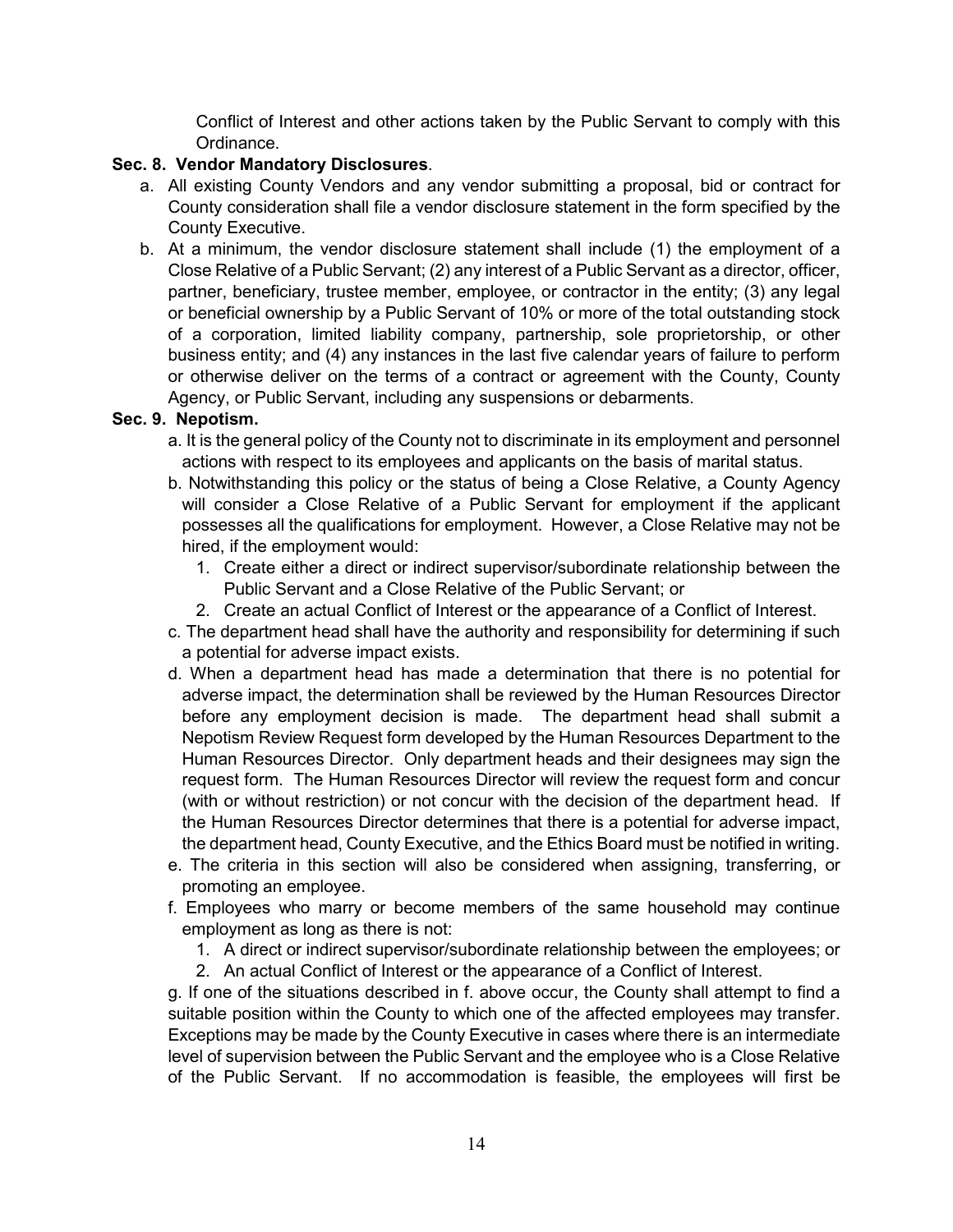permitted to determine which of them will resign. If no agreement between the employees can be reached, the County will decide which of the employees will be terminated.

h. This section shall in no way disqualify such relatives or their spouses who are bona fide appointed officials or employees of the County at the time of the election or appointment of an officer to elective County office.

## **Sec. 10. Ethics Board**.

- a. Composition and Appointment. The Ethics Board shall be comprised of members appointed in accordance with County Charter Article II, Section 2.4.
- b. Powers and Duties. The Ethics Board shall have the powers and duties provided in Article II, Section 2.5 of the County Charter.
	- (1) Subject matter jurisdiction over all claims arising under this Ordinance; and
	- (2) Personal jurisdiction over all Public Servants employed by the County at the time of an act or omission from which a complaint arises, at the time the complaint is filed, and at the time the complaint is adjudicated.
- c. Rules.
	- (1) Within 180 days of the adoption of this Ordinance or the adoption of any subsequent revision of this Ordinance, the Ethics Board shall issue Rules of Procedure for the enforcement of this Ordinance consistent with the Charter and this Ordinance. The County Board of Commissioners shall review the Rules of Procedure and must either approve, with or without amendment, or reject the Rules of Procedure. In the event the Board of Commissioners fails to approve or reject the Rules of Procedure within 60 days of their submission, they shall become effective by default.
	- (2) The Ethics Board may at any time recommend to the County Board of Commissioners changes or amendments to its Rules of Procedure.
- d. Annual Reporting. The Ethics Board shall submit an annual written report, no later than thirty days after each anniversary date of the adoption of this Ordinance. The annual written reports shall disclose:
	- (1) The number of complaints filed;
	- (2) The nature of the claims presented in each complaint and the Ordinance provision implicated by each complaint;
	- (3) The identity of any individual or entity found in violation of this Ordinance;
	- (4) The findings, result, or resolution of each filed complaint, including sanctions if any; and
	- (5) The number of Ethics Board determinations for which review by a court was sought.
- e. Meetings. All Ethics Board meetings shall be public meetings conducted in accordance with the Open Meetings Act, MCL 15.261 *et seq*. All Ethics Board decisions shall be made in an open session of a public meeting.
- f. Records.
	- (1) Disclosure. All Ethics Board records are public records and shall be subject to disclosure in accordance with the Freedom of Information Act, MCL 15.231 *et seq*.
	- (2) Retention. All Ethics Board records shall be retained as follows:
		- (a) Minutes of Meetings. Indefinitely.
		- (b) Opinions. Indefinitely.
		- (c) Complaints and Records of Complaint Resolution. Twelve years.
		- (d) All Other Records. Seven Years.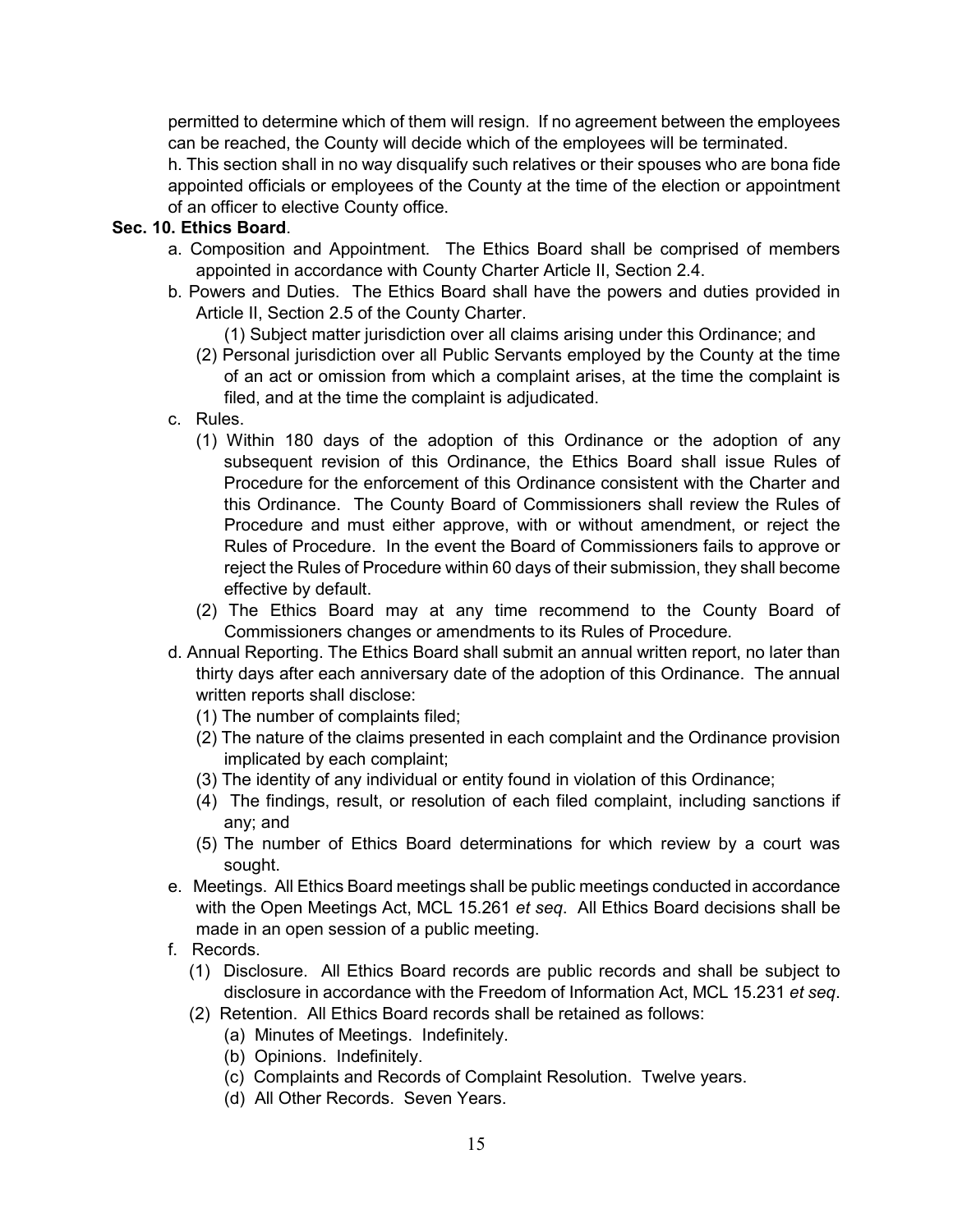g. Advisory Opinions.

(1) On request of a Public Servant, the Ethics Board may issue an informal advisory opinion.

(2) Any Public Servant may request an advisory opinion on its own initiative.

(3) A request for an advisory opinion must be made in writing, signed by the requesting Public Servant. Neither the Public Servant's identity nor the corresponding advisory opinion may be disclosed except as required by law or ordinance;

- (3) A Public Servant's request for an advisory opinion shall be limited to a contemplated course of conduct not yet acted upon by a Public Servant which causes concern over the lawfulness of the Public Servant's potential future actions.
- (4) A request for an advisory opinion must fully and fairly provide sufficient factual development concerning a Public Servant's possible course of conduct to allow the Ethics Board to form a fully informed opinion;
- (5) The Ethics Board shall issue an advisory opinion within 30 days of the request; and
- (6) A Public Servant who conducts him or herself in conformity with an Ethics Board advisory opinion shall not be subject to investigation or sanctions; safe reliance upon an advisory opinion, however, shall be limited to the facts and circumstances presented in the request.
- h. Complaints.
	- (1) A complaint may be filed by any individual.
	- (2) A complaint must be made in writing, in the form prescribed by the Ethics Board, signed by the complainant, and must identify
		- (a) The provision(s) of this Ordinance allegedly violated;
		- (b) The alleged violator, and
		- (c) The evidentiary facts supporting the allegations in the complaint.
	- (3) The complaint must be mailed to the Ethics Board at 120 North Main Street, 2<sup>nd</sup> Floor, Mt Clemens, Michigan, 48043.

(a) Within 14 days thereafter, the Ethics Board shall acknowledge receipt in writing directed to the complainant.

- i. Summary Disposition of a Complaint. The Ethics Board, acting through its Chairperson alone, may summarily dispose of a complaint without investigation or hearing in the event the complaint exceeds the scope and applicability of the Ordinance. In the event a Complaint is summarily disposed of on this basis:
	- (1) The Complainant shall be notified of the summary disposition and the underlying reasons in writing within 14 days of such determination;
	- (2) The Respondent may at that time be notified that a complaint was filed and the nature of the allegations of the complaint, but the identity of the Complainant shall not be disclosed.
	- (3) In the event he or she summarily disposes of a complaint, the Board Chairperson shall inform the Board at the first meeting conducted thereafter.
		- (a) At either the first open meeting conducted after the disposition of the complaint or a meeting conducted within 14 days thereafter, the Board may override the Chairperson's determination by a simple majority vote of all serving members conducted after a motion and second calling for such vote.
		- (b) In the absence of action taken to override the Chairperson's determination as set forth in (a) above, the Chairperson's determination shall not be subject to challenge except by a court as provided by law.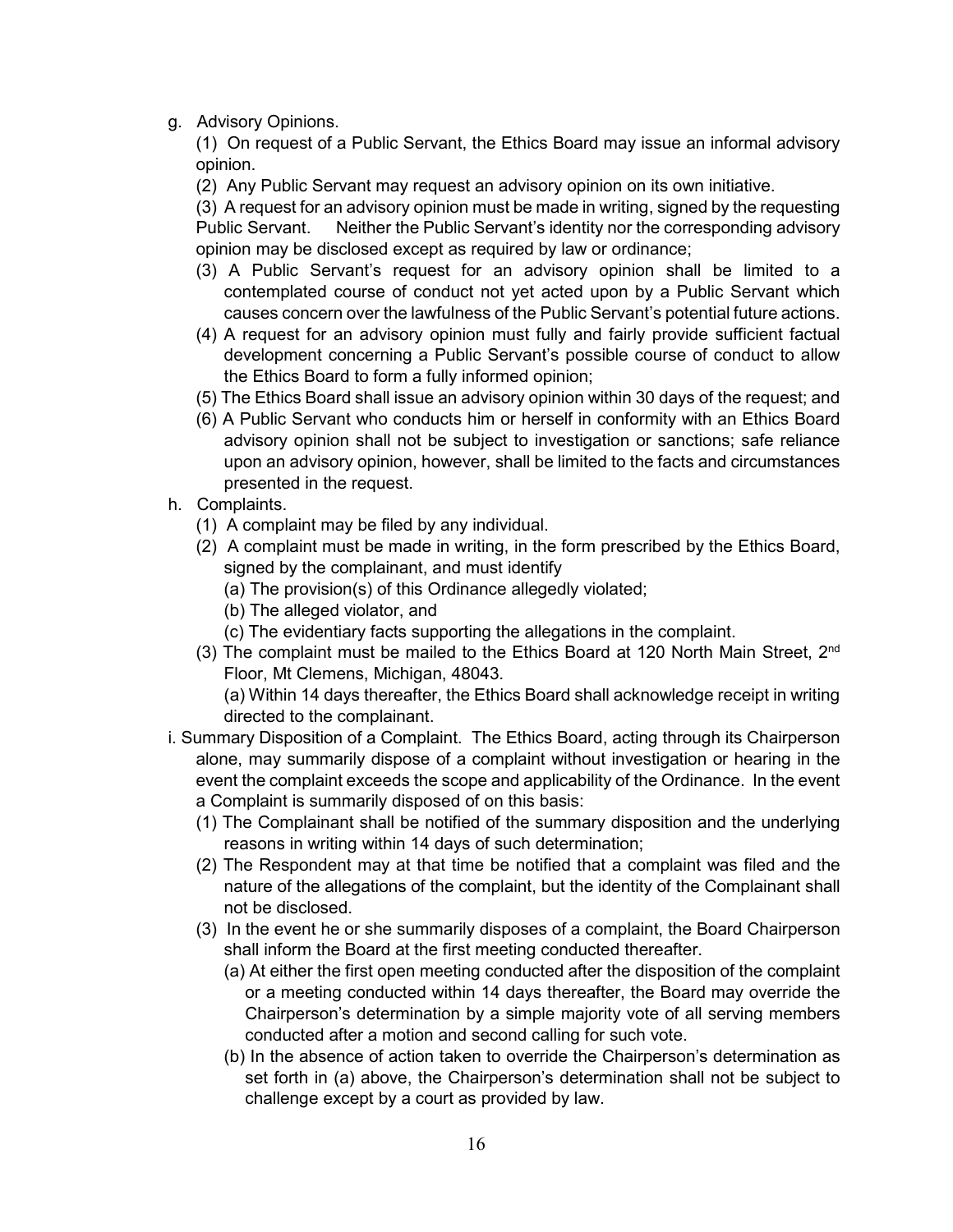- j. Investigations.
	- (1) In accordance with County Charter Section 2.6.3, the Ethics Board may investigate any matter related to its responsibilities under this Ordinance; such investigation shall be conducted in accordance with the provisions of this ordinance, the County Charter, and the Ethics Board Rules of Procedure.
	- (2) An investigation shall not be undertaken unless the Ethics Board first determines that a complaint is supported by probable cause.
	- (3) The complexity and scope of each investigation will dictate the time allotted for its completion. Nonetheless, the Ethics Board should make every reasonable effort to complete an investigation within 60 days of its initiation. For good cause or with the consent of the complainant and the Public Servant involved in a complaint, the Ethics Board may extend the time for a decision or action on a complaint for an additional 30 days.
	- (4) Subpoena Power and Oaths. In accordance with County Charter Section 2.6.2, the Ethics Board shall have the power to issue subpoenas to compel the production of non-privileged records and to compel the appearances of witnesses at a public hearing on a complaint, and the authority to administer oaths to witnesses giving testimony at a public hearing on a complaint.
	- (5) The Ethics Board may, on its own initiative, investigate any matter related to its responsibilities.
	- (6) The Ethics Board may request the assistance of the Macomb County Sheriff's Office in investigating a complaint made under the provisions of this Ordinance. Providing such assistance is within the Sheriff's discretion and shall be subject to prioritization of law enforcement needs and the availability MCSO personnel assets. The investigation and its results shall not be disclosed except to the Ethics Board except as otherwise provided by law or ordinance.
	- (7) The Ethics Board may retain the services of private investigators subject to available budget appropriations. In this regard, the Ethics Board may request from the Board of Commissioners appropriate budget amendment(s) to fund such services.
- j. Summary Dismissal of a Complaint After Investigation.
	- (1) At the conclusion of an investigation, the Ethics Board may summarily dismiss a complaint if the available evidence fails to establish that the Ordinance was violated.
	- (2) If the available evidence shows the existence of a genuine issue of material fact as to (1) above, the complaint shall not be summarily dismissed.

(3) Any discussion and the decision to summarily dismiss a complaint for failure to present a genuine issue of material fact shall be made in an open meeting.

- (4) In the event a complaint is summarily disposed of:
	- (a) The Complainant shall be notified of the summary dismissal and the underlying reasons;
	- (b) The Respondent may be notified that a complaint was filed and the nature of the allegations of the complaint, but the identity of the Complainant shall not be disclosed.
- (5) The determination to summarily dismiss a complaint after an investigation shall be made by a simple majority vote of all serving members conducted in the first public meeting conducted after the conclusion of the corresponding investigation.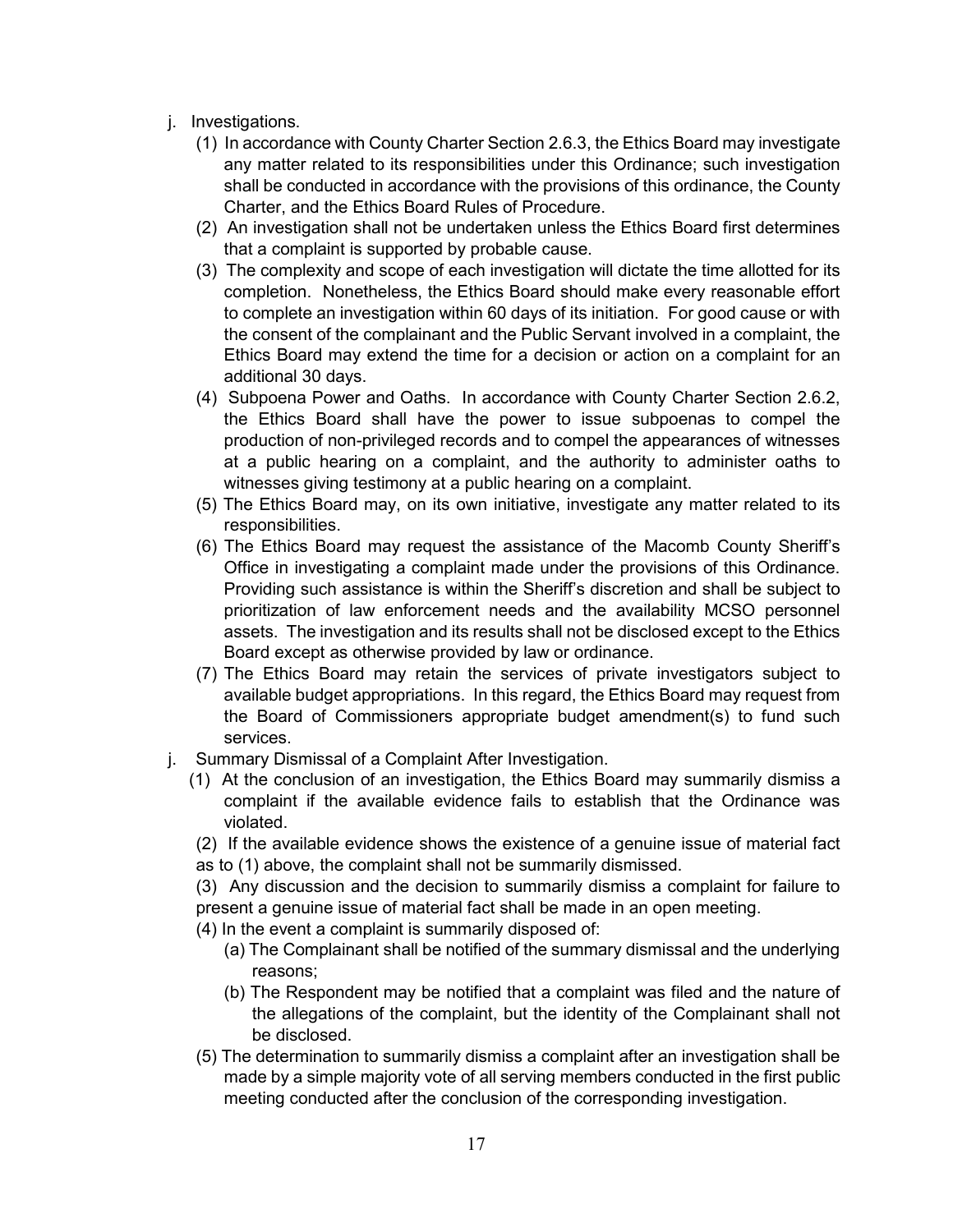- (6) In the event a complaint is not summarily dismissed after an investigation, the Ethics Board shall conduct a hearing to determine whether Respondent violated the Ordinance.
- k. Pre-Hearing Matters.
	- (1) Within 7 days of the Ethics Board's determination that a complaint will not be summarily dismissed, both the Complainant and the Respondent shall be notified in writing by email and mail sent via United States Postal Service that the Board will conduct a hearing on the complaint.
	- (2) Both the Complainant and the Respondent shall be provided at least fourteen calendar days' notice of the hearing date, time, and place.
	- (3) Corporation Counsel may function as the Ethics Board's legal advisor as determined by the Ethics Board. Corporation Counsel is not available to represent a Respondent. A Respondent may be represented by a designated spokesperson or by legal counsel provided at the Respondent's sole expense.
- l. Hearings on a Complaint.
	- (1)All hearings on a complaint shall be conducted in the course of the first meeting conducted after notifying the Complainant and Respondent of the pendency of a hearing in accordance with Section 10 of this Ordinance, unless the Respondent expressly requests a closed session in accordance with MCL 15.268(a). The Respondent may rescind his or her request for a closed session at any time under MCL 15.268(a), and the hearing may then only proceed in an open session.
	- (2) A Complainant bears the burden of going forward and shall be afforded the opportunity to present and support his or her claims through witness testimony, records and documentary matters, and audio.
	- (3) A Complainant also bears the burden of proof and must prove his or her claim by a preponderance of the evidence.
	- (4) A Respondent shall be afforded due process including:
		- a. A legible copy of the complaint and all the attachments, exhibits, or allied documents submitted with the complaint to the Ethics Board;
		- b. Legible copies of all evidence provided to the Ethics Board;
		- c. The right to be represented by a designated spokesperson or by legal counsel provided at the Respondent's sole expense;
		- d. The right to be heard, and the right to confront the evidence and cross-examine witnesses supporting the allegations of the complaint; and
		- e. The right to present exculpatory evidence and witnesses, and mitigating evidence and witnesses in his or her defense.
	- (5) To the extent witnesses for either the Complainant or Respondent are County Public Servants, appearance at an Ethics Board hearing shall be considered to be within the scope of the Public Servant's official duties and his or her supervisor or department directors shall not deny permission to appear during ordinary work hours. Overtime, comp-time, or other compensation shall not be paid to Public Servants appearing for an Ethics Hearing conducted outside of his or her ordinary work hours.
	- (6) Gathering evidence and securing the appearance of witnesses shall be the exclusive responsibility of the Complainant and Respondent, and the Ethics Board shall have no obligation to gather evidence or secure the appearance of witnesses for either.